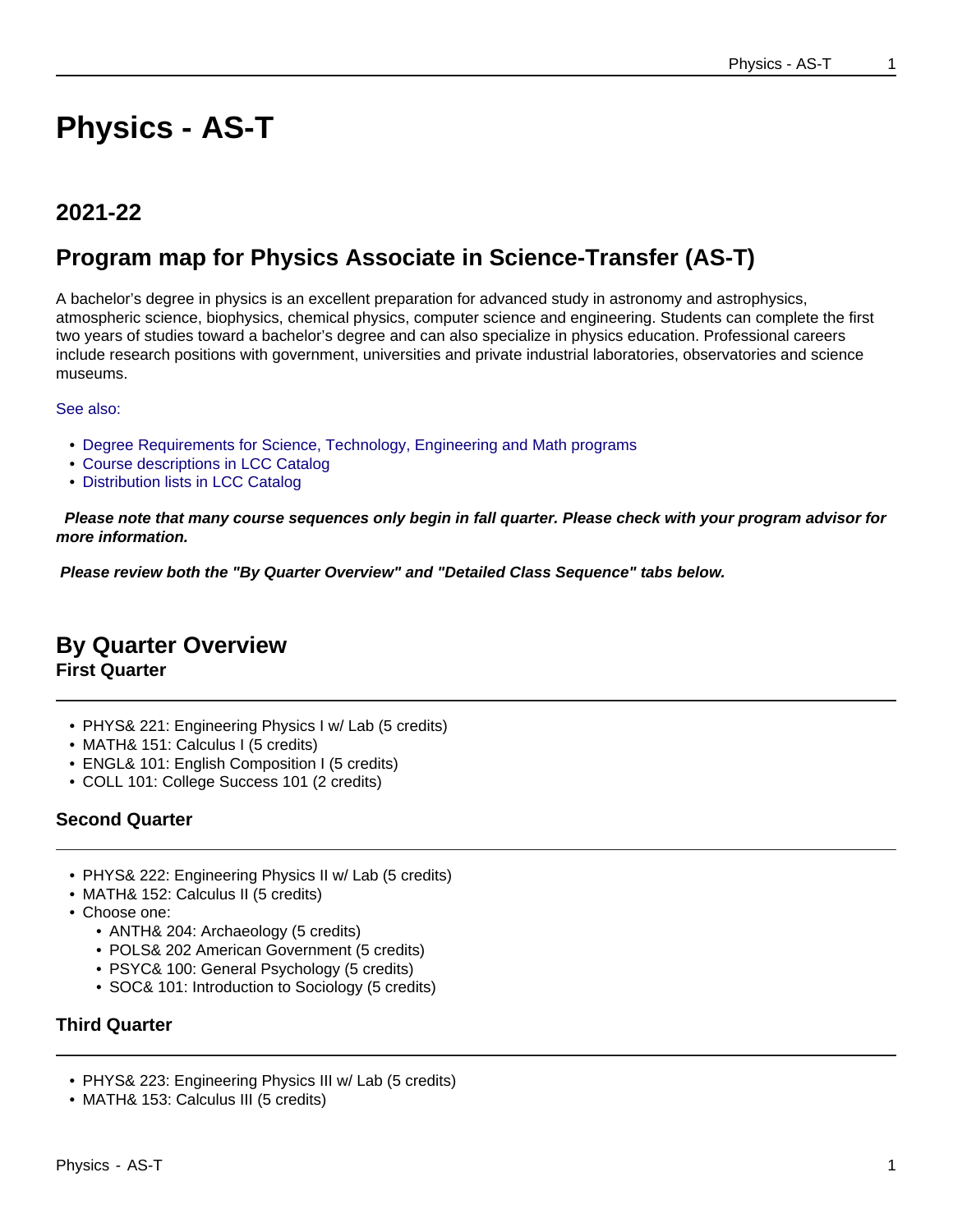- Choose one:
	- ART& 100: Art Appreciation (5 credits)
	- CMST 250: Intercultural Communication (5 credits)
	- HIST& 126: World Civilization I (5 credits)

#### **Fourth Quarter**

- CHEM& 161: General Chemistry w/ Lab I (5 credits)
- MATH& 254: Calculus IV (5 credits)
- Choose one:
	- ANTH& 100: Survey of Anthropology (5 credits)
	- ANTH& 206: Cultural Anthropology (5 credits)
	- HIST& 128: Western Civ III (5 credits)
	- HIST& 215: Women in US History (5 credits)

#### **Fifth Quarter**

- CHEM& 162: General Chemistry w/ Lab II (5 credits)
- MATH 240: Differential Equations (5 credits)
- ENGL& 235: Technical Writing (5 credits)

#### **Apply for Graduation**

#### **Sixth Quarter**

- CHEM& 163: General Chemistry w/ Lab III (5 credits)
- MATH 220: Linear Algebra (5 credits)
- Choose one:
	- ASTR& 101: Intro to Astronomy (5 credits)
	- CS 170: Computer Programming (5 credits)

### **Detailed Class Sequence**

#### **1. Pre-Major Requirement**

PHYS& 221: Engineering Physics I w/ Lab (5 credits)

• Prerequisites: Completion of or concurrent enrollment in MATH& 151 or instructor permission.

#### **2. Math Requirement**

MATH& 151: Calculus I (5 credits)

• Prerequisites: MATH& 142 with a grade of C or better.

#### **3. Communications Requirement**

ENGL& 101: English Comp I (5 credits)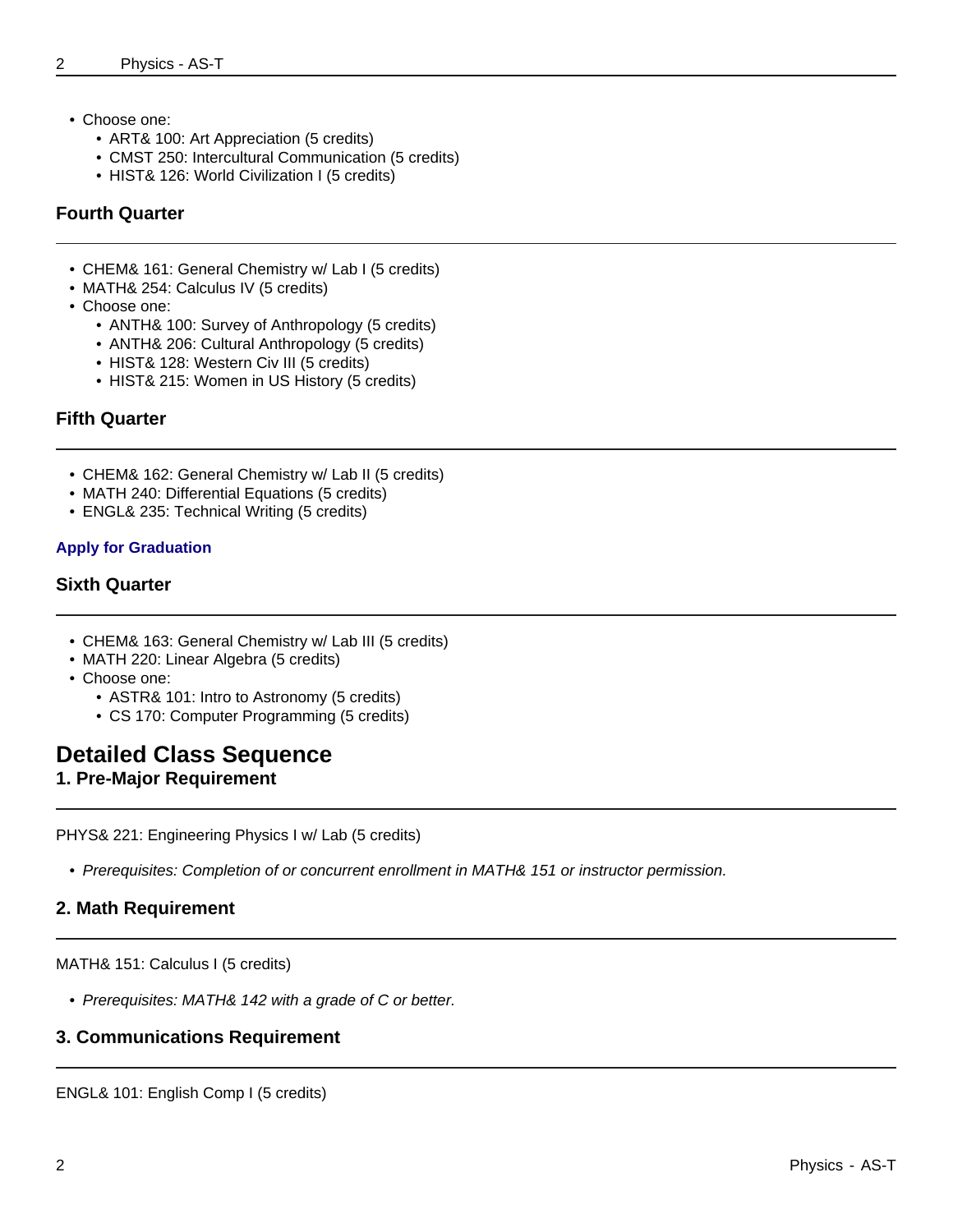• Prerequisites: College level reading and writing skills or completion of ENGL 099 or TECH 105 with a grade of C or better.

#### **4. College Success**

COLL 101: College Success 101 (2 credits)

#### **5. Pre-Major Requirement**

PHYS& 222: Engineering Physics II w/ Lab (5 credits)

• Prerequisites: PHYS& 221, MATH& 152 or instructor permission.

#### **6. Math Requirement**

MATH& 152: Calculus II (5 credits)

• Prerequisite: MATH& 151 with a grade of C or better.

#### **7. Social Science Requirement**

Choose one of these recommended courses:

- ANTH& 204: Archaeology (5 credits)
- POLS& 202 American Government (5 credits)
- PSYC& 100: General Psychology (5 credits)
- SOC& 101: Introduction to Sociology (5 credits)

#### **8. Pre-Major Requirement**

PHYS& 223: Engineering Physics III w/ Lab (5 credits)

• Prerequisites: PHYS& 222 or instructor permission.

#### **9. Pre-Major Requirement**

MATH& 153: Calculus III (5 credits)

• Prerequisite: MATH& 152 with a grade of C or better.

#### **10. Humanities / Diversity Requirement**

Choose one of these recommended courses:

- ART& 100: Art Appreciation (5 credits)
- CMST 250: Intercultural Communication (5 credits)
	- Fulfills [DIVR] requirement at WSU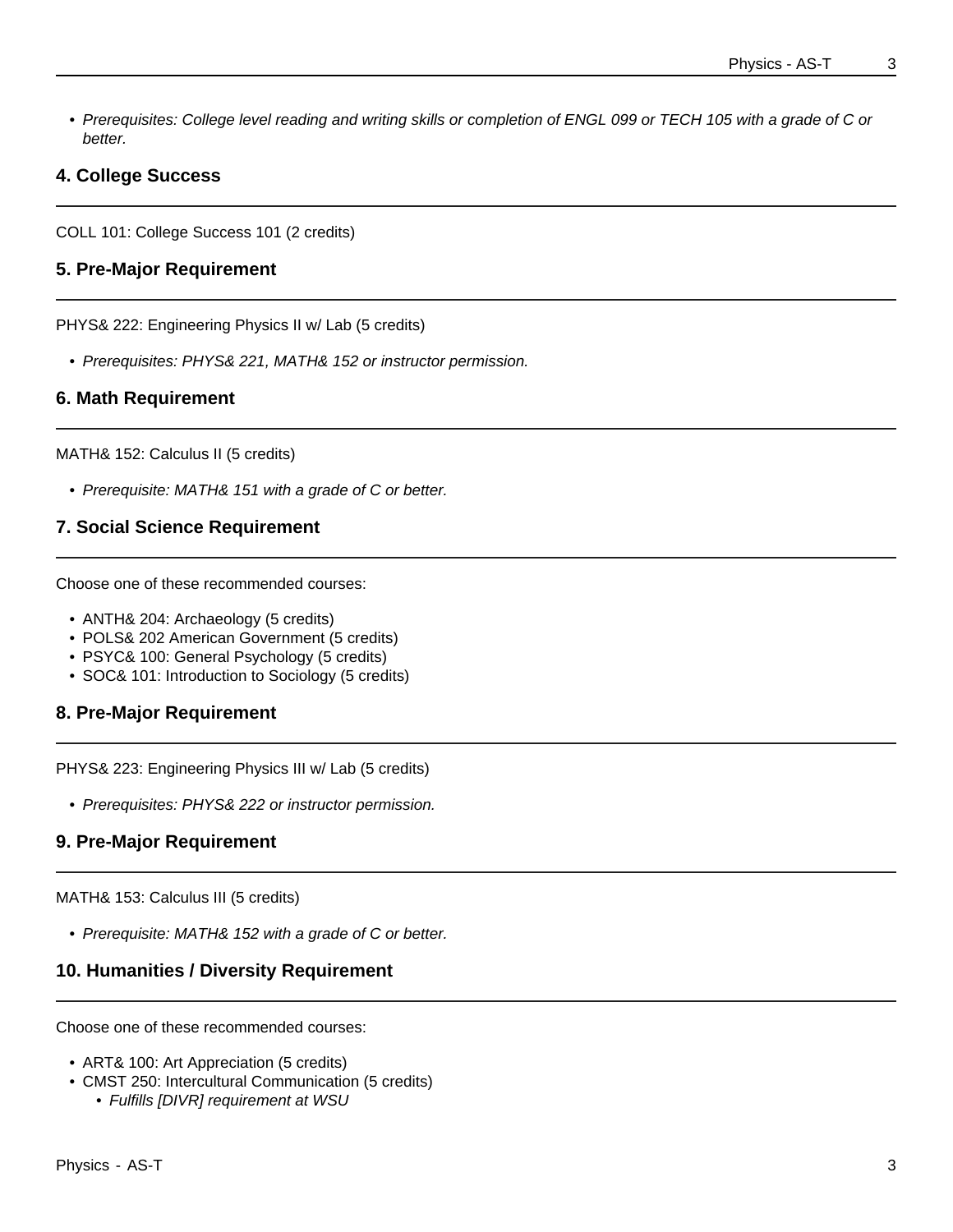• HIST& 126: World Civilization I (5 credits) • Fulfills [DIVR] requirement at WSU

#### **11. Pre-Major Requirement**

CHEM& 161: General Chemistry w/ Lab I (5 credits)

• Prerequisites: CHEM& 100 or high school chemistry and MATH 098.

#### **12. Pre-Major Requirement**

MATH& 254: Calculus IV (5 credits)

• Prerequisites: MATH& 153 with a grade of C or better.

#### **13. Social Sciences Requirement**

Choose one of these recommended courses:

- ANTH& 100: Survey of Anthropology (5 credits) • Fulfills [DIVR] requirement at WSU
- ANTH& 206: Cultural Anthropology (5 credits) • Fulfills [DIVR] requirement at WSU
- HIST& 128: Western Civ III (5 credits) • Fulfills [ROOT] requirement at WSU
	-
- HIST& 215: Women in US History (5 credits)
	- Fulfills [DIVR] requirement at WSU

#### **14. Recommended Elective**

CHEM& 162: General Chemistry w/ Lab II (5 credits)

• Prerequisites: CHEM& 161

#### **15. Pre-Major Requirement**

MATH 240: Differential Equations (5 credits)

• Prerequisite: MATH& 254 with a grade of C or better.

#### **16. Recommended Elective**

ENGL& 235: Technical Writing (5 credits)

- Prerequisite: ENGL& 101 with a grade of C or better.
- Fulfills [WRTG] requirement at WSU